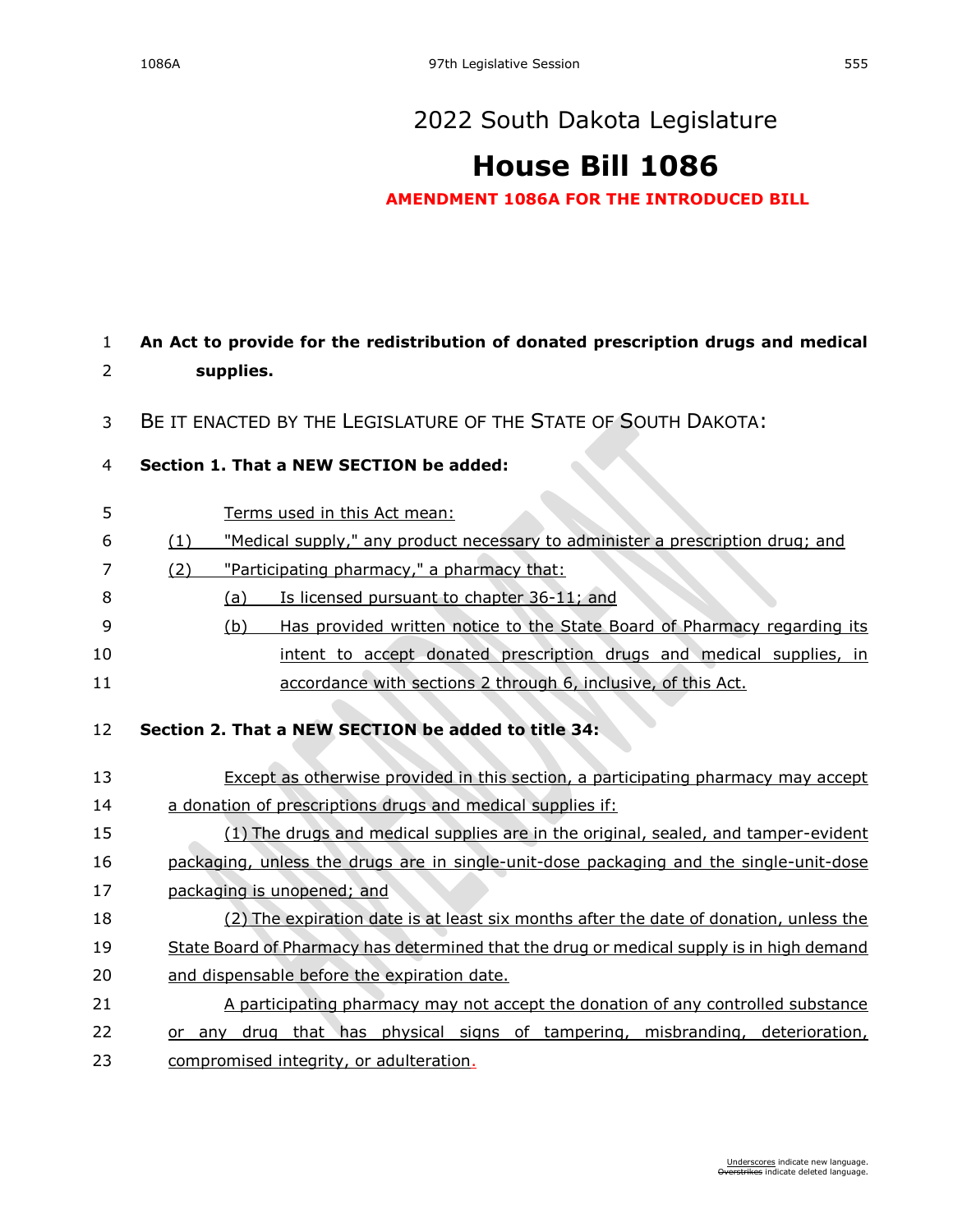| $\mathbf{1}$ | A participating pharmacy may not accept the donation of or distribute any drug                               |
|--------------|--------------------------------------------------------------------------------------------------------------|
| 2            | subject to the requirements of 21 U.S.C. 355-1(f)(3), as of January 1, 2022.                                 |
|              |                                                                                                              |
| 3            | Section 3. That a NEW SECTION be added to title 34:                                                          |
| 4            | A donated drug or medical supply may not be dispensed until a pharmacist, holding                            |
| 5            | <u>a permit issued in accordance with <math>\S</math> 36-11-32, has inspected the drug or medical supply</u> |
| 6            | and repackaged it, as necessary, for dispensing.                                                             |
|              |                                                                                                              |
| 7            | Section 4. That a NEW SECTION be added to title 34:                                                          |
| 8            | A participating pharmacy shall:                                                                              |
| 9            | Comply with all applicable federal and state laws regarding the storage and<br>(1)                           |
| 10           | dispensing of any donated drugs and medical supplies;                                                        |
| 11           | Accept a prescription transferred pursuant to rules promulgated in accordance with<br>(2)                    |
| 12           | chapter 1-26 by the State Board of Pharmacy; and                                                             |
| 13           | Agree to transfer any donated prescription drug or medical supply in the<br>(3)                              |
| 14           | pharmacy's inventory to another licensed pharmacy, for use by a person who                                   |
| 15           | meets the eligibility criteria in accordance with section 7 of this Act.                                     |
|              |                                                                                                              |
| 16           | Section 5. That a NEW SECTION be added to title 34:                                                          |
| 17           | A drug or medical supply that has been donated may not be resold or considered                               |
| 18           | eligible for reimbursement under the medical assistance program, as set forth in chapter                     |
| 19           | $28-6.$                                                                                                      |
| 20           | Nothing in this section requires a health plan or pharmacy benefit manager to be                             |
| 21           | reimbursed for donated drugs or medical supplies.                                                            |
|              |                                                                                                              |
| 22           | Section 6. That a NEW SECTION be added to title 34:                                                          |
| 23           | A participating pharmacy may charge a fee, in an amount established by the State                             |
| 24           | Board of Pharmacy, for accepting, distributing, or dispensing donated prescription drugs                     |
| 25           | and medical supplies.                                                                                        |
|              |                                                                                                              |
| 26           | Section 7. That a NEW SECTION be added to title 34:                                                          |
| 27           | The State Board of Pharmacy shall promulgate rules, in accordance with chapter                               |
| 28           | <u>1-26, to:</u>                                                                                             |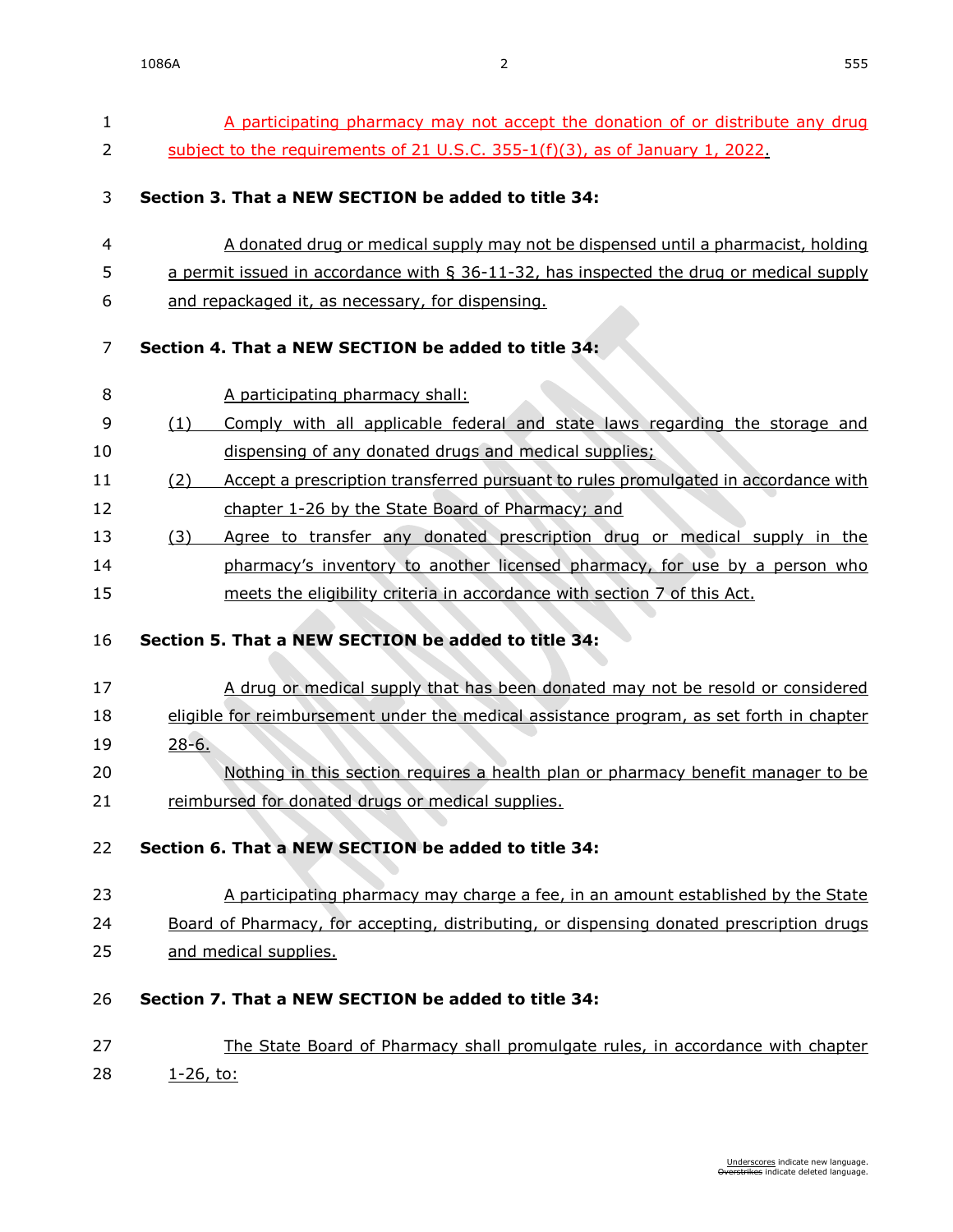1086A 3 555

| 1  | (1) | Establish eligibility criteria for persons to receive donated drugs and medical              |
|----|-----|----------------------------------------------------------------------------------------------|
| 2  |     | supplies, provided the criteria:                                                             |
| 3  |     | (a)<br>Prioritize persons who are indigent or without insurance coverage; and                |
| 4  |     | Permit dispensing to other persons, if the supply of a donated drug or supply<br>(b)         |
| 5  |     | exceeds demand;                                                                              |
| 6  | (2) | Establish standards and procedures for the acceptance, storage, and dispensing of            |
| 7  |     | donated prescription drugs and medical supplies;                                             |
| 8  | (3) | Establish standards and procedures for the inspection of donated prescription drugs          |
| 9  |     | and medical supplies;                                                                        |
| 10 | (4) | Establish the fee that a participating pharmacy may charge for accepting,                    |
| 11 |     | distributing, and dispensing donated prescription drugs and medical supplies,                |
| 12 |     | provided the fee does not exceed the reasonable cost incurred by the pharmacy;               |
| 13 |     | and                                                                                          |
| 14 | (5) | Develop and make available any forms necessary for the donation, acceptance,                 |
| 15 |     | and dispensing of donated drugs and medical supplies.                                        |
|    |     |                                                                                              |
| 16 |     | Section 8. That a NEW SECTION be added to title 34:                                          |
|    |     |                                                                                              |
| 17 |     | A drug manufacturer, acting reasonably and in good faith, is not subject to criminal         |
| 18 |     | prosecution, or civil liability, for the death of or injury to a person, or for damage to or |
| 19 |     | destruction of property, resulting from any donation, acceptance, or dispensing of a         |
| 20 |     | prescription drug under sections 2 through 6, inclusive, of this Act, nor for any failure to |
| 21 |     | transfer or communicate product information.                                                 |
| 22 |     | Any person, other than a drug manufacturer referenced in this section, acting                |
| 23 |     | reasonably and in good faith, is not subject to:                                             |
| 24 |     | (1) Criminal prosecution or civil liability, for:                                            |
| 25 |     | The death of, or injury to another person who received a donated<br>(a)                      |
| 26 |     | prescription drug or medical supply under sections 2 through 6, inclusive,                   |
| 27 |     | of this Act;                                                                                 |
| 28 |     | Damage to or destruction of property resulting from the donation of a<br>(b)                 |
| 29 |     | prescription drug or medical supply under sections 2 through 6, inclusive,                   |
| 30 |     | of this Act; or                                                                              |
| 31 | (2) | Disciplinary action for any act or omission related to the donation, acceptance,             |
| 32 |     | distribution, or dispensing of a donated prescription or medical supply, in                  |